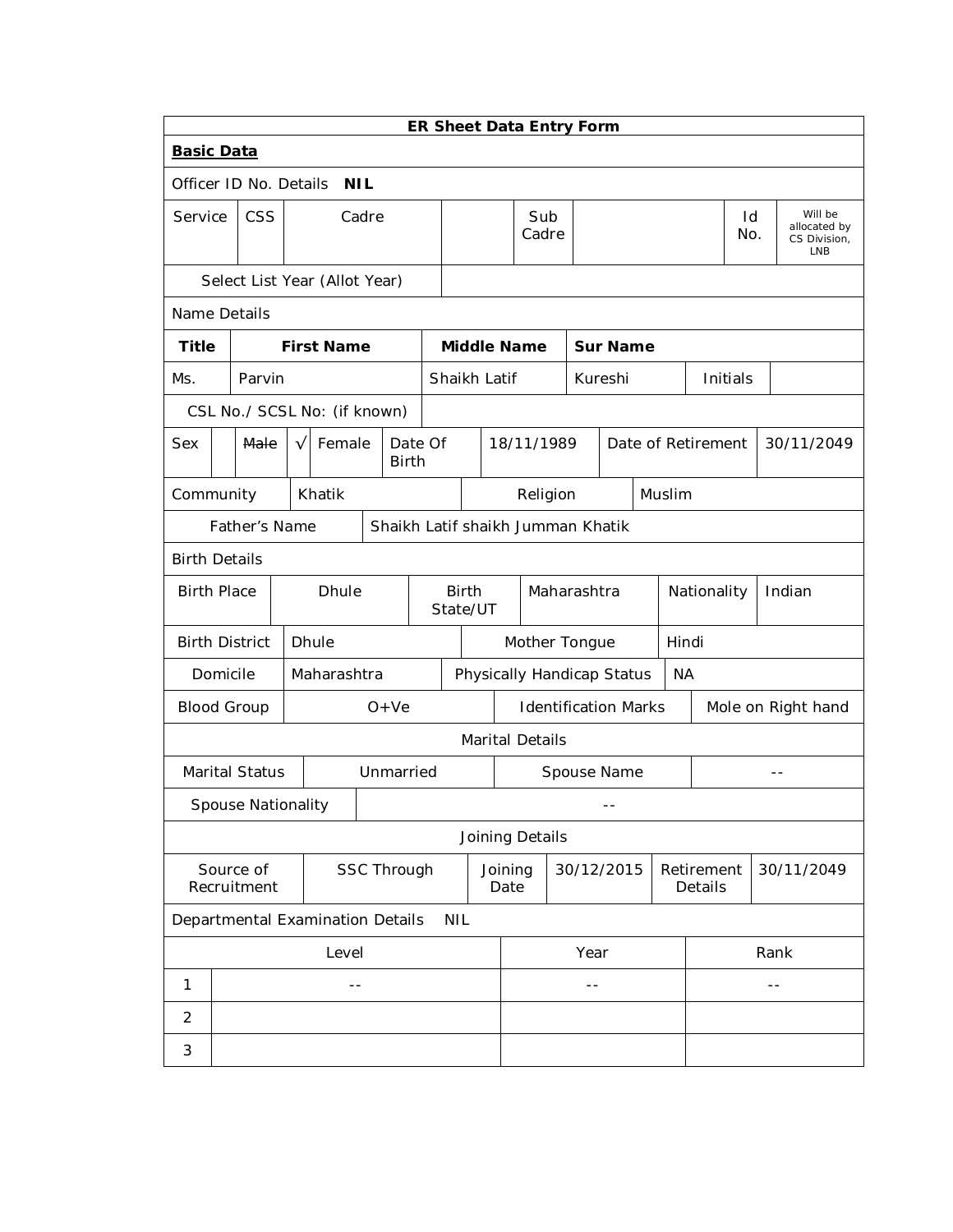# Details of deputation (if applicable)

| Name of the Office | Post held at that<br>time in parent office | Name of post<br>(selected for<br>deputation) | Period of<br>deputation |      |  |
|--------------------|--------------------------------------------|----------------------------------------------|-------------------------|------|--|
|                    |                                            |                                              | Since                   | From |  |
| NIL                |                                            |                                              |                         |      |  |

# Details of Foreign Visit

| SI.<br>No. | Place of Visit | Date of<br>visit | Post held at<br>that time | Whether it I<br>is a<br>personal or<br>official visit | Details of visit |
|------------|----------------|------------------|---------------------------|-------------------------------------------------------|------------------|
|            | NIL            |                  |                           |                                                       |                  |

# Transfer/Posting Detail (if applicable)

| Place | Period of posting |      |  |  |  |  |
|-------|-------------------|------|--|--|--|--|
|       | Since             | From |  |  |  |  |
| NIL   |                   |      |  |  |  |  |

| Remarks (if any)          |         |      |       |       |  |  |  |  |  |
|---------------------------|---------|------|-------|-------|--|--|--|--|--|
| Language known            |         |      |       |       |  |  |  |  |  |
|                           |         | Read | Write | Speak |  |  |  |  |  |
| Indian Languages<br>Known |         |      |       |       |  |  |  |  |  |
| 1                         | Marathi | Yes  | Yes   | Yes   |  |  |  |  |  |
| $\overline{2}$            | Hindi   | Yes  | Yes   | Yes   |  |  |  |  |  |
| Foreign Languages 1       |         |      |       |       |  |  |  |  |  |
| 1                         | English | Yes  | Yes   | Yes   |  |  |  |  |  |
| $\overline{2}$            |         |      |       |       |  |  |  |  |  |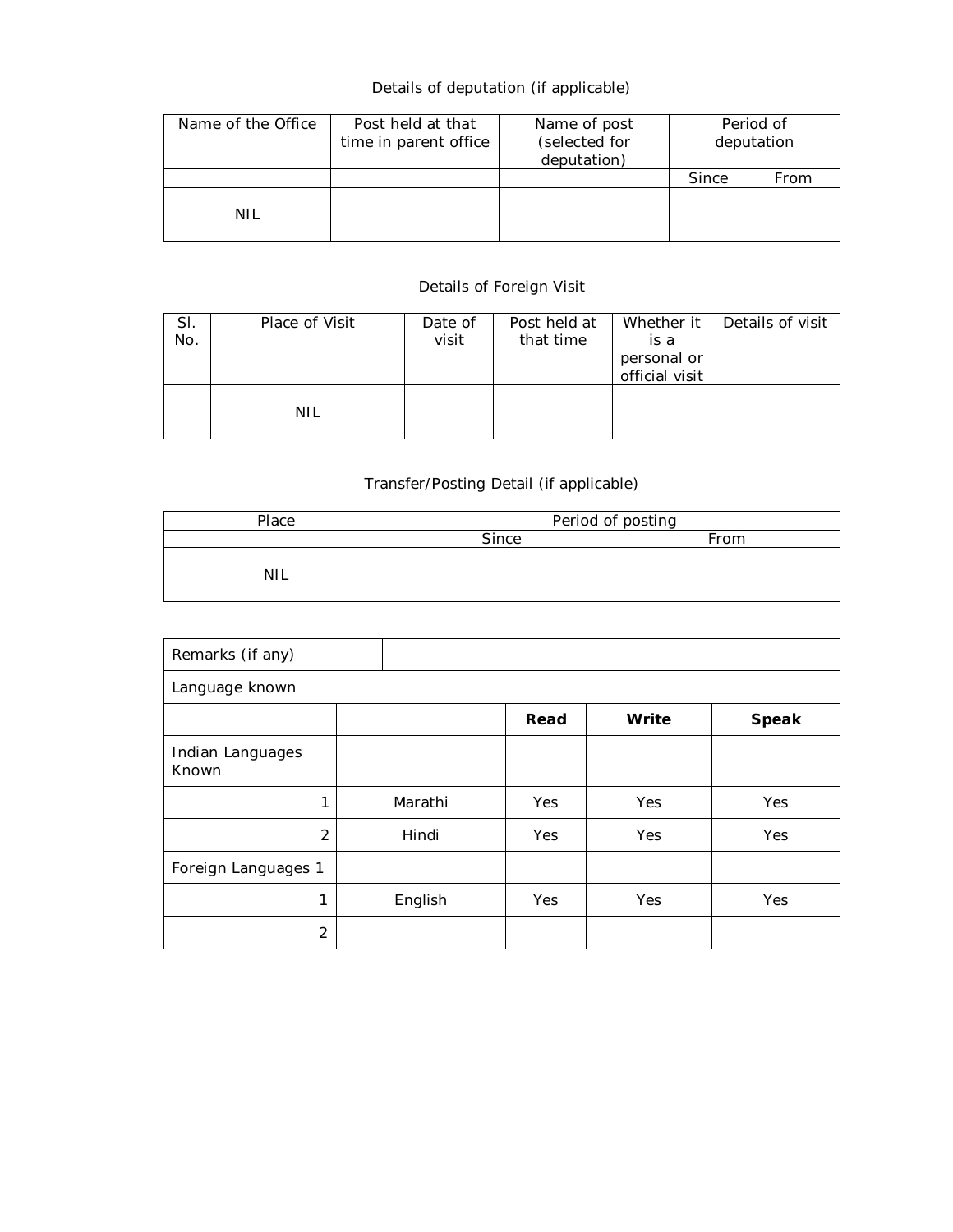|                                                                        |                      |                           | (Note: Kindly see the attached extra photocopy sheets for multi qualifications, experience.) |          |                    |                                                                                                                                  |             |                       |                         |                         |  | Qualification (Use extra photocopy sheets for multi qualifications, experience, training, awards details) |
|------------------------------------------------------------------------|----------------------|---------------------------|----------------------------------------------------------------------------------------------|----------|--------------------|----------------------------------------------------------------------------------------------------------------------------------|-------------|-----------------------|-------------------------|-------------------------|--|-----------------------------------------------------------------------------------------------------------|
|                                                                        |                      | Qualification             |                                                                                              |          |                    |                                                                                                                                  | Discipline  |                       |                         |                         |  | Specialization 1                                                                                          |
|                                                                        |                      |                           | Master in Library and Information Science                                                    |          |                    | Library Science                                                                                                                  |             |                       |                         |                         |  |                                                                                                           |
|                                                                        | Year                 |                           |                                                                                              | Division |                    |                                                                                                                                  | <b>CGPA</b> |                       |                         |                         |  | Specialization 2                                                                                          |
|                                                                        | 2012                 |                           |                                                                                              | Second   |                    |                                                                                                                                  |             |                       |                         |                         |  |                                                                                                           |
|                                                                        |                      | Institution               |                                                                                              |          |                    | University                                                                                                                       |             |                       | Place                   |                         |  | Country                                                                                                   |
|                                                                        |                      | Pune                      | Department of Library and Information<br>Science, University of Pune,                        |          |                    | University<br>Οf<br>Pune, Pune                                                                                                   |             |                       | Pune                    |                         |  | India                                                                                                     |
| Experience                                                             |                      |                           |                                                                                              |          |                    |                                                                                                                                  |             |                       |                         |                         |  |                                                                                                           |
|                                                                        |                      | Type of Posting           |                                                                                              |          |                    |                                                                                                                                  |             |                       |                         | Level                   |  |                                                                                                           |
|                                                                        |                      | Temporary                 |                                                                                              |          |                    |                                                                                                                                  |             | Group B, Non-Gazetted |                         |                         |  |                                                                                                           |
|                                                                        |                      | Designation               |                                                                                              |          |                    |                                                                                                                                  |             |                       | <b>Present Position</b> |                         |  |                                                                                                           |
| Library & Information Assistant                                        |                      |                           |                                                                                              |          |                    | Library and Information System                                                                                                   |             |                       |                         |                         |  |                                                                                                           |
| Ministry                                                               |                      |                           |                                                                                              |          |                    |                                                                                                                                  |             |                       | Department              |                         |  |                                                                                                           |
| Ministry of Water Resources, River<br>development & Ganga Rejuvenation |                      |                           |                                                                                              |          |                    |                                                                                                                                  |             |                       |                         |                         |  |                                                                                                           |
| Office                                                                 |                      |                           |                                                                                              |          |                    |                                                                                                                                  |             |                       |                         | Place                   |  |                                                                                                           |
|                                                                        |                      |                           | Central Water & Power Research Station                                                       |          |                    |                                                                                                                                  |             |                       |                         | Pune                    |  |                                                                                                           |
|                                                                        |                      | <b>Experience Subject</b> |                                                                                              |          |                    | Period of Posting                                                                                                                |             |                       |                         |                         |  |                                                                                                           |
|                                                                        | Major                |                           | Minor                                                                                        |          |                    | From                                                                                                                             |             |                       |                         | To                      |  |                                                                                                           |
|                                                                        |                      |                           |                                                                                              |          |                    | 30/12/2015<br><b>Till Date</b><br>Note: -Refer the Annexure to fill above Major, Minor Subjects and below given training subject |             |                       |                         |                         |  |                                                                                                           |
|                                                                        |                      |                           |                                                                                              |          |                    |                                                                                                                                  |             |                       |                         |                         |  |                                                                                                           |
| Training                                                               | <b>NIL</b>           |                           |                                                                                              |          |                    |                                                                                                                                  |             |                       |                         |                         |  |                                                                                                           |
| <b>Training Year</b>                                                   |                      |                           | <b>Training Name</b>                                                                         |          |                    |                                                                                                                                  |             |                       |                         | <b>Training Subject</b> |  |                                                                                                           |
| $ -$                                                                   |                      |                           | $ -$                                                                                         |          |                    |                                                                                                                                  |             |                       |                         |                         |  |                                                                                                           |
|                                                                        |                      |                           |                                                                                              |          |                    | <b>Field Visit Country</b><br>$- -$                                                                                              |             |                       |                         |                         |  | Field Visit Place (within India)<br>--                                                                    |
|                                                                        | Sponsoring Authority |                           |                                                                                              |          | Period of Training |                                                                                                                                  |             | Duration              |                         |                         |  | Result                                                                                                    |
|                                                                        |                      |                           | From                                                                                         |          |                    | To                                                                                                                               |             | (in Weeks)            |                         |                         |  | Qualified                                                                                                 |
|                                                                        | $- -$                |                           | $-$                                                                                          |          |                    | $- -$                                                                                                                            |             | $ -$                  |                         |                         |  | Not Qualified                                                                                             |
|                                                                        |                      |                           |                                                                                              |          |                    | Awards/Publications                                                                                                              |             | <b>NIL</b>            |                         |                         |  |                                                                                                           |
|                                                                        |                      | Type of Activity:         |                                                                                              |          |                    | Academic                                                                                                                         |             |                       | Non Academic            |                         |  |                                                                                                           |
|                                                                        |                      | Activity Area             |                                                                                              |          |                    | <b>Activity Subject</b>                                                                                                          |             |                       |                         | <b>Activity Title</b>   |  |                                                                                                           |
|                                                                        |                      | --                        |                                                                                              |          |                    |                                                                                                                                  |             |                       |                         |                         |  | $ -$                                                                                                      |
|                                                                        | Month<br>Year<br>Day |                           |                                                                                              |          |                    | Activity<br>Level<br>Description/Remarks                                                                                         |             |                       |                         |                         |  |                                                                                                           |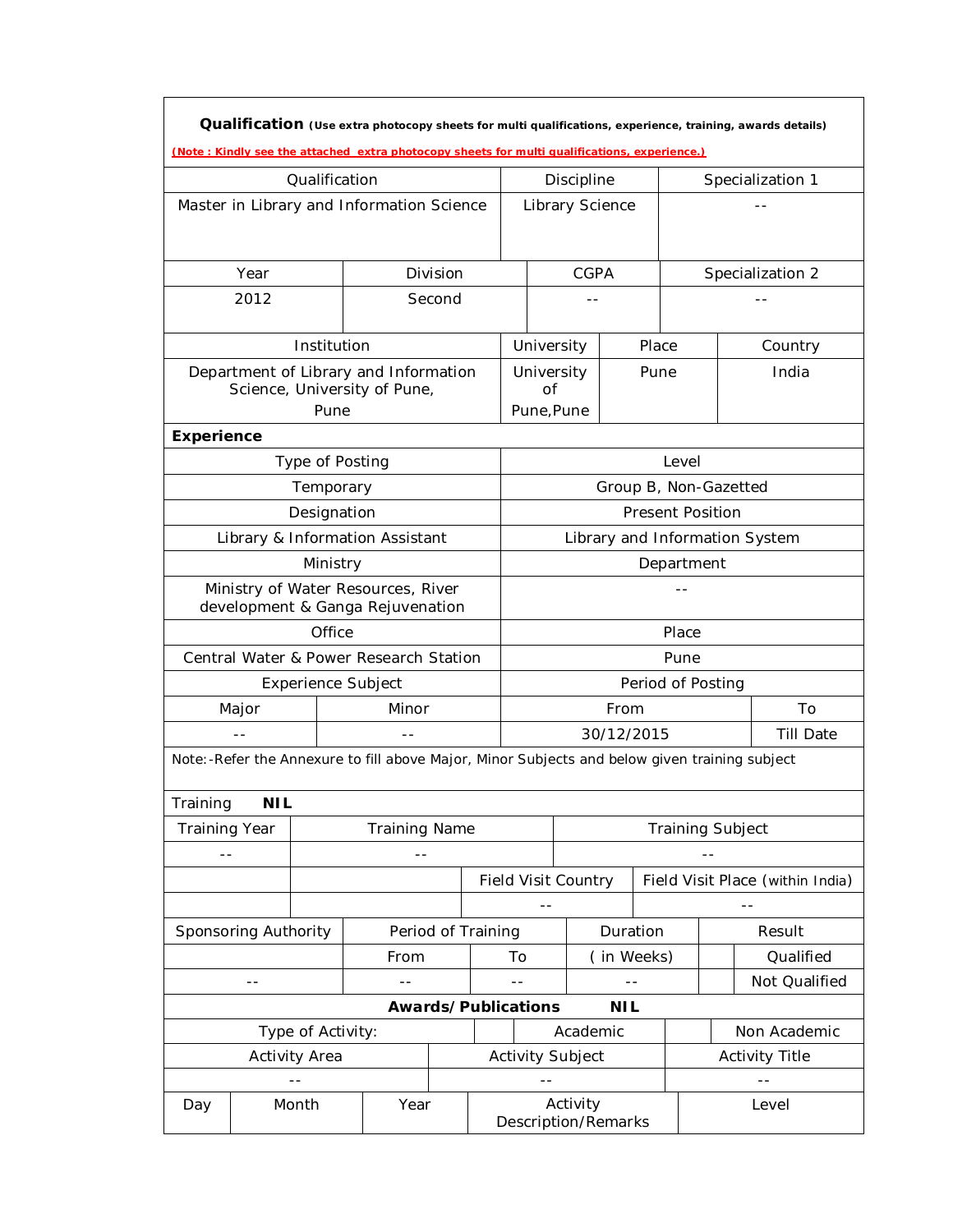| $- -$ | $- -$ | $- -$ | $- -$ | $- -$ |
|-------|-------|-------|-------|-------|
|       |       |       |       |       |
|       |       |       |       |       |

#### Note: (i) Concerned CSS Officer is responsible for the correctness of information sent through ER Sheet proforma.

(ii) Subject to verification by the concerned administrative authorities.

Date : Case : Pune Case : Pune Case Signature of Officer

### Information checked and verified – by

| Section Officer | Ministry/  |                          |  |
|-----------------|------------|--------------------------|--|
|                 | Department |                          |  |
| E-mail id       | Room No.   | <b>Building</b><br>Name: |  |
| Phone No.       | Wing No.   |                          |  |

### **Qualifications Details:**

| Qualification | <b>Discipline</b> | Year | <b>Division</b>    | <b>Institution</b> | <b>University</b> | Place/<br>Countr | Specializat<br>ion 1 |
|---------------|-------------------|------|--------------------|--------------------|-------------------|------------------|----------------------|
|               |                   |      |                    |                    |                   |                  |                      |
| <b>SSC</b>    | Marathi           | 2005 | Second             | Nasik Board        | $ -$              | <b>Dhule</b>     | $ -$                 |
|               |                   |      |                    |                    |                   | (Mah.)           |                      |
|               |                   |      |                    |                    |                   | India            |                      |
| <b>HSC</b>    | Arts              | 2007 | <b>First Class</b> | Nasik Board        |                   | <b>Dhule</b>     | $- -$                |
|               |                   |      |                    |                    |                   | (Mah.)           |                      |
|               |                   |      |                    |                    |                   | India            |                      |